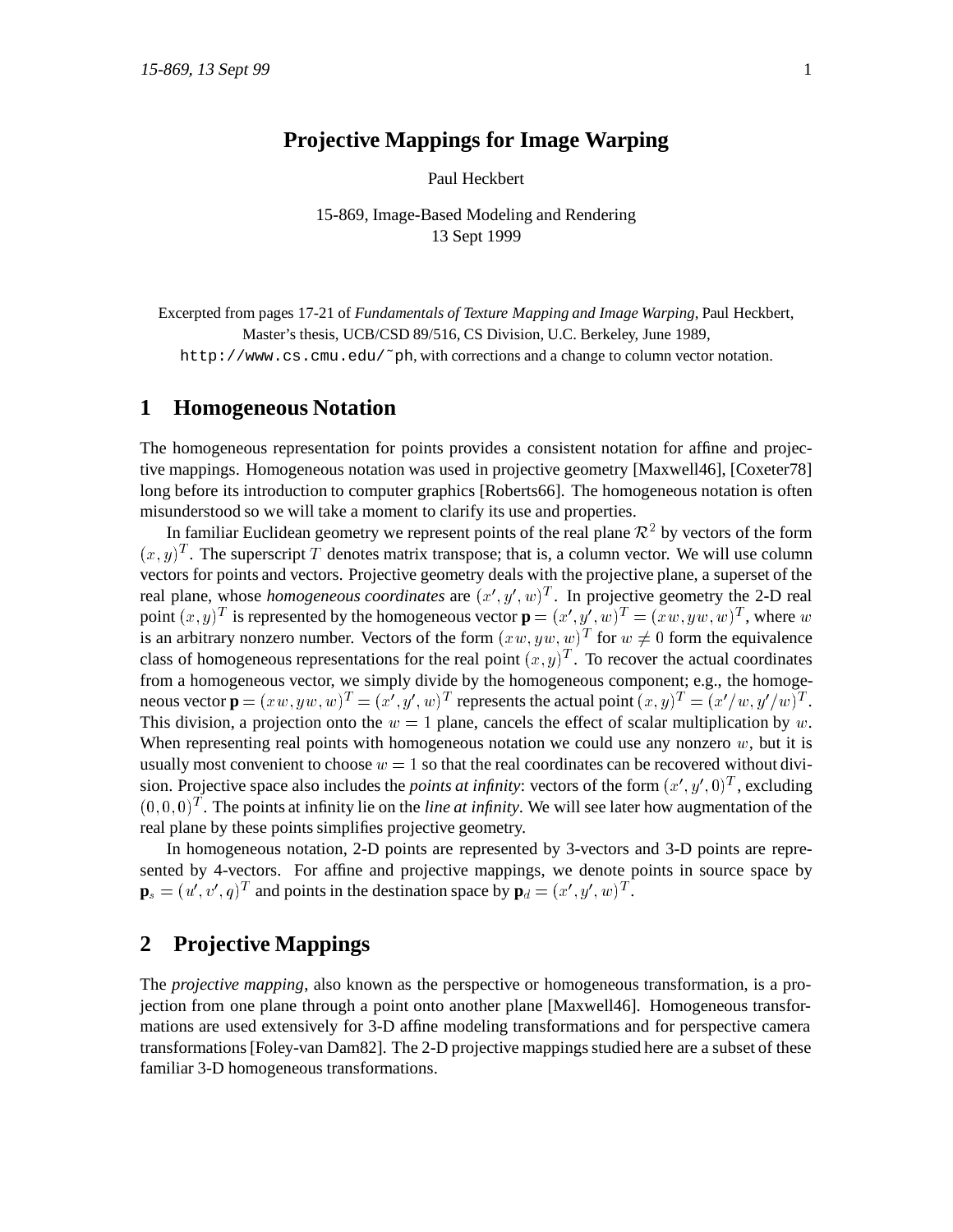The general form of a projective mapping is a rational linear mapping:

$$
x = \frac{au + bv + c}{gu + hv + i}, \quad y = \frac{du + ev + f}{gu + hv + i}
$$
 (1)

Manipulation of projective mappings is much easier in the homogeneous matrix notation:

$$
\mathbf{p}_d = \mathbf{M}_{sd} \mathbf{p}_s
$$
  
=  $\begin{pmatrix} x' \\ y' \\ w \end{pmatrix} = \begin{pmatrix} a & b & c \\ d & e & f \\ g & h & i \end{pmatrix} \begin{pmatrix} u' \\ v' \\ q \end{pmatrix}$ 

where  $(x,y)^T = (x'/w, y'/w)^T$  for  $w \neq 0$ , and  $(u, v)^T = (u'/q, v'/q)^T$  for  $q \neq 0$ .

Although there are 9 coefficients in the matrix above, these mappings are homogeneous, so any nonzero scalar multiple of these matrices gives an equivalent mapping. Hence there are only 8 degrees of freedom in a 2-D projective mapping. We can assume without loss of generality that  $i = 1$  except in the special case that source point  $(0,0)^T$  maps to a point at infinity. A projective mapping is affine when  $q = h = 0$ .

Projective mappings will in general map the line at infinity to a line in the real plane. We can think of this line as the horizon line of all vanishing points, by analogy to the perspective projection. Affine mappings are the special case of projective mappings that map the line at infinity into itself. By defining the projective mapping over the projective plane and not just the real plane, projective mappings become bijections (one-to-one and onto), except when the mapping matrix is singular. For nondegenerate mappings the forward and inverse transforms are single-valued, just as for an affine mapping.

Projective mappings share many of the desirable properties of affine mappings. Unlike bilinear mappings, which preserve equispaced points along certain lines, the projective mappings do not in general preserve equispaced points. Instead they preserve a quantity called the "cross ratio" of points [Coxeter78]. Like affine mappings, *projective mappings preserve lines at all orientations*. In fact, projective mappings are the most general line-preserving bijective mappings. Projective mappings may be composed by concatenating their matrices.

Another remarkable property is that *the inverse of a projective mapping is a projective mapping*. This is intuitively explained by reversing the plane-to-plane mapping by which a projective mapping is defined. The matrix for the inverse mapping is the inverse or adjoint of the forward mapping. (The adjoint of a matrix is the transpose of the matrix of cofactors [Strang80];  $\mathbf{M}^{-1} = a d \mathbf{i}(\mathbf{M})/det(\mathbf{M})$ . In homogeneous algebra, the adjoint matrix can be used in place of the inverse matrix whenever an inverse transform is needed, since the two are scalar multiples of each other, and the adjoint always exists, while the inverse does not if the matrix is singular. The inverse transformation is thus:

$$
\mathbf{p}_s = \mathbf{M}_{ds} \mathbf{p}_d
$$

$$
= \begin{pmatrix} u' \\ v' \\ q \end{pmatrix} = \begin{pmatrix} A & B & C \\ D & E & F \\ G & H & I \end{pmatrix} \begin{pmatrix} x' \\ y' \\ w \end{pmatrix}
$$

$$
= \begin{pmatrix} ei - fh & ch - bi & bf - ce \\ fg - di & ai - cg & cd - af \\ dh - eg & bg - ah & ae - bd \end{pmatrix} \begin{pmatrix} x' \\ y' \\ w \end{pmatrix}
$$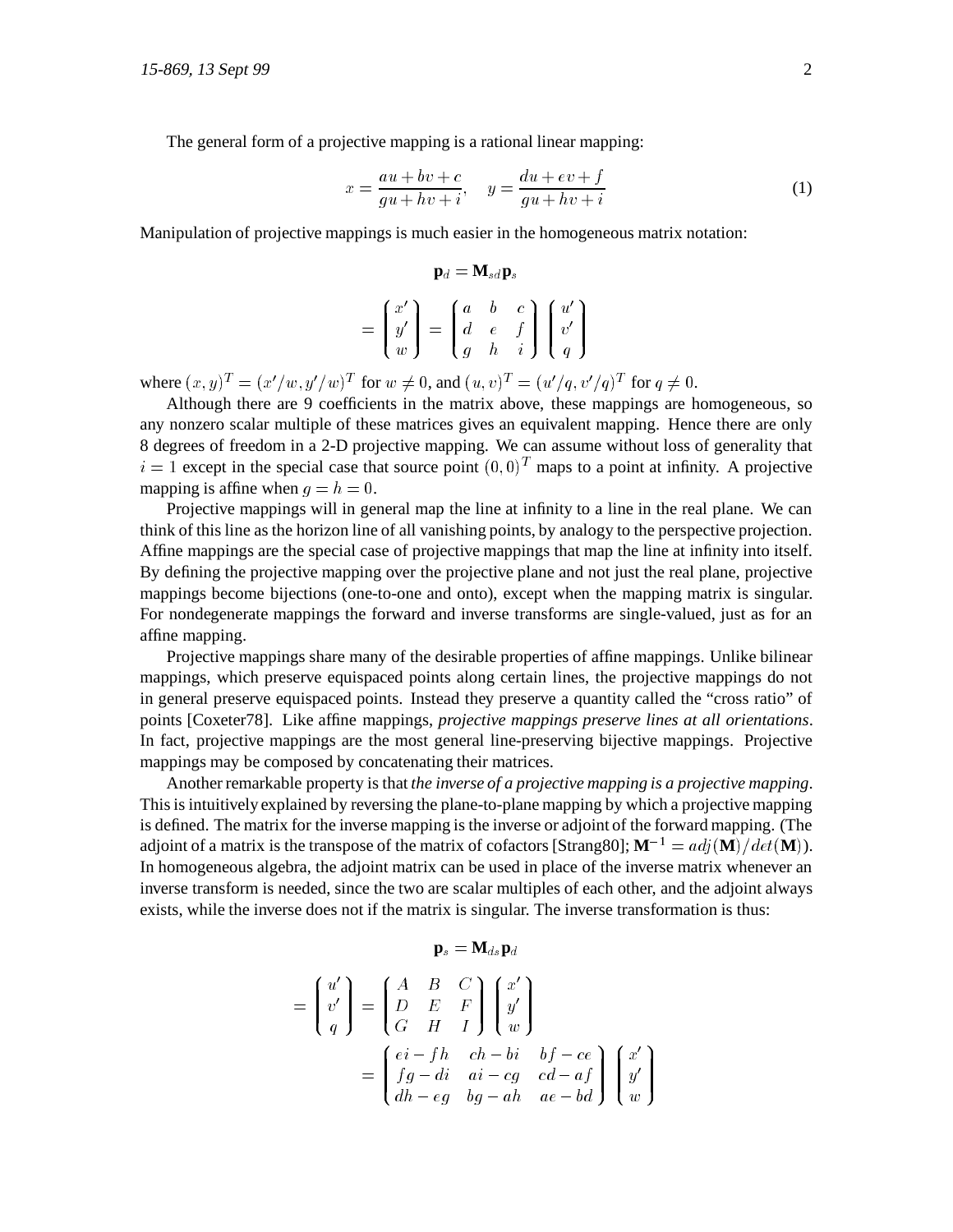When mapping a point by the inverse transform we compute  $(u, v)^T$  from  $(x, y)^T$ . If  $w \neq 0$  and  $q \neq 0$  then we can choose  $w = 1$  and calculate:

$$
u = \frac{Ax + By + C}{Gx + Hy + I}, \quad v = \frac{Dx + Ey + F}{Gx + Hy + I}
$$
 (2)

# **3 Inferring Projective Mappings**

In an interactive image warper one might specify the four corners of source and destination quadrilaterals with a tablet or mouse, and wish to warp one area to the other. This sort of task is an ideal application of projective mappings, but how do we find the mapping matrix?

A projective mapping has 8 degrees of freedom which can be determined from the source and destination coordinates of the four corners of a quadrilateral. Let the correspondence map  $(u_k, v_k)^T$ to  $(x_k, y_k)^T$  for vertices numbered cyclically  $k = 0, 1, 2, 3$ . All coordinates are assumed to be real (finite). To compute the forward mapping matrix  $\mathbf{M}_{sd}$ , assuming that  $i = 1$ , we have eight equations in the eight unknowns  $a-h$ :

$$
x_k = \frac{au_k + bv_k + c}{gu_k + hv_k + 1} \quad \Rightarrow \quad u_k a + v_k b + c - u_k x_k g - v_k x_k h = x_k
$$
  

$$
y_k = \frac{du_k + ev_k + f}{gu_k + hv_k + 1} \quad \Rightarrow \quad u_k d + v_k e + f - u_k y_k g - v_k y_k h = y_k
$$

for  $k = 0, 1, 2, 3$ . This can be rewritten as an  $8 \times 8$  system:

| $u_0$    | $v_0$            |                  |       | U        | $\theta$     | $-u_0x_0$   | $-v_0x_0$ | a                |  | $x_0$ |  |
|----------|------------------|------------------|-------|----------|--------------|-------------|-----------|------------------|--|-------|--|
| $u_1$    | $v_1$            |                  | 0     | 0        | 0            | $-u_1x_1$   | $-v_1x_1$ | $\boldsymbol{b}$ |  | $x_1$ |  |
| $u_2$    | $v_2$            |                  |       | $\theta$ | 0            | $-u_2x_2$   | $-v_2x_2$ | $\mathfrak c$    |  | $x_2$ |  |
| $u_3$    | $v_3$            |                  |       | $\theta$ | 0            | $- u_3 x_3$ | $-v3x3$   | $\overline{d}$   |  | $x_3$ |  |
| $\bf{0}$ | $\left( \right)$ | $\left( \right)$ | $u_0$ | $v_0$    | $\mathbf{1}$ | $-u_0y_0$   | $-v_0y_0$ | $\epsilon$       |  | $y_0$ |  |
| 0        | $\left( \right)$ | $\left( \right)$ | $u_1$ | $v_1$    | $\mathbf{1}$ | $-u_1y_1$   | $-v_1y_1$ |                  |  | $y_1$ |  |
| 0        | $\left( \right)$ | $\left( \right)$ | $u_2$ | $v_2$    | 1            | $-u_2y_2$   | $-v_2y_2$ | $\boldsymbol{g}$ |  | $y_2$ |  |
|          | 0                | 0                | $u_3$ | $v_3$    |              | $-u_3y_3$   | $-v_3y_3$ | h                |  | $y_3$ |  |

This linear system can be solved using Gaussian elimination or other methods for the forward mapping coefficients  $a-h$ . If the inverse mapping is desired instead, then either we compute the adjoint of  $M_{sd}$  or we follow the same procedure, starting from equation (2) instead of (1), and solve an  $8 \times 8$  system for coefficients  $A-H$ .

In speed-critical special cases, there are more efficient formulas for computing the mapping matrix. The formula above handles the case where the polygon is a general quadrilateral in both source and destination spaces. We will consider three additional cases: square-to-quadrilateral, quadrilateral-to-square, and (again) the general quadrilateral-to-quadrilateral mapping.

**Case 1.** The system is easily solved symbolically in the special case where the uv quadrilateral is a unit square. If the vertex correspondence is as follows:

| X       | ٧     | u |   |
|---------|-------|---|---|
| $x_0$   | Yо    | 0 | 0 |
| $x_1$   | $y_1$ | ı | 0 |
| $x_2$   | $y_2$ | 1 | 1 |
| $x_{3}$ | ΥЗ    | 0 |   |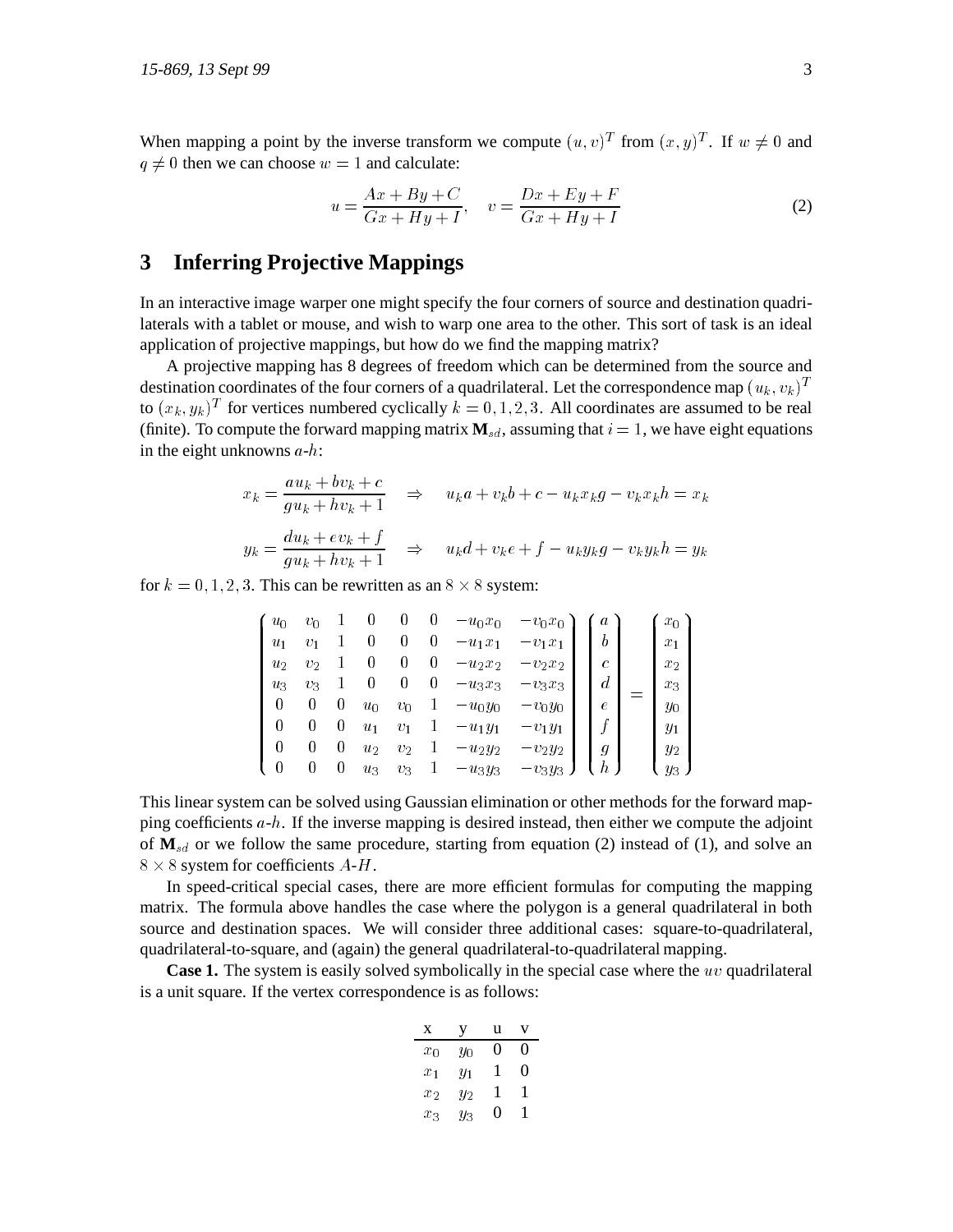

Figure 1: *Quadrilateral to quadrilateral mapping as a composition of simpler mappings.*

then the eight equations reduce to

$$
c = x_0
$$
  
\n
$$
a + c - gx_1 = x_1
$$
  
\n
$$
a + b + c - gx_2 - hx_2 = x_2
$$
  
\n
$$
b + c - hx_3 = x_3
$$
  
\n
$$
f = y_0
$$
  
\n
$$
d + f - gy_1 = y_1
$$
  
\n
$$
d + e + f - gy_2 - hy_2 = y_2
$$
  
\n
$$
e + f - hy_3 = y_3
$$

If we define

$$
\begin{array}{ll}\n\Delta x_1 = x_1 - x_2 & \Delta x_2 = x_3 - x_2 & \Sigma x = x_0 - x_1 + x_2 - x_3 \\
\Delta y_1 = y_1 - y_2 & \Delta y_2 = y_3 - y_2 & \Sigma y = y_0 - y_1 + y_2 - y_3\n\end{array}
$$

then the solution splits into two sub-cases:

(a)  $\Sigma x = 0$  and  $\Sigma y = 0$ . This implies that the xy polygon is a parallelogram, so the mapping is affine, and  $a = x_1 - x_0$ ,  $b = x_2 - x_1$ ,  $c = x_0$ ,  $d = y_1 - y_0$ ,  $e = y_2 - y_1$ ,  $f = y_0$ ,  $g = 0$ ,  $h = 0$ . (b)  $\Sigma x \neq 0$  or  $\Sigma y \neq 0$  gives a projective mapping:

$$
g = \begin{vmatrix} \Sigma x & \Delta x_2 \\ \Sigma y & \Delta y_2 \end{vmatrix} / \begin{vmatrix} \Delta x_1 & \Delta x_2 \\ \Delta y_1 & \Delta y_2 \end{vmatrix}
$$
  
\n
$$
h = \begin{vmatrix} \Delta x_1 & \Sigma x \\ \Delta y_1 & \Sigma y \end{vmatrix} / \begin{vmatrix} \Delta x_1 & \Delta x_2 \\ \Delta y_1 & \Delta y_2 \end{vmatrix}
$$
  
\n
$$
a = x_1 - x_0 + g x_1
$$
  
\n
$$
b = x_3 - x_0 + h x_3
$$
  
\n
$$
c = x_0
$$
  
\n
$$
d = y_1 - y_0 + g y_1
$$
  
\n
$$
e = y_3 - y_0 + h y_3
$$
  
\n
$$
f = y_0
$$